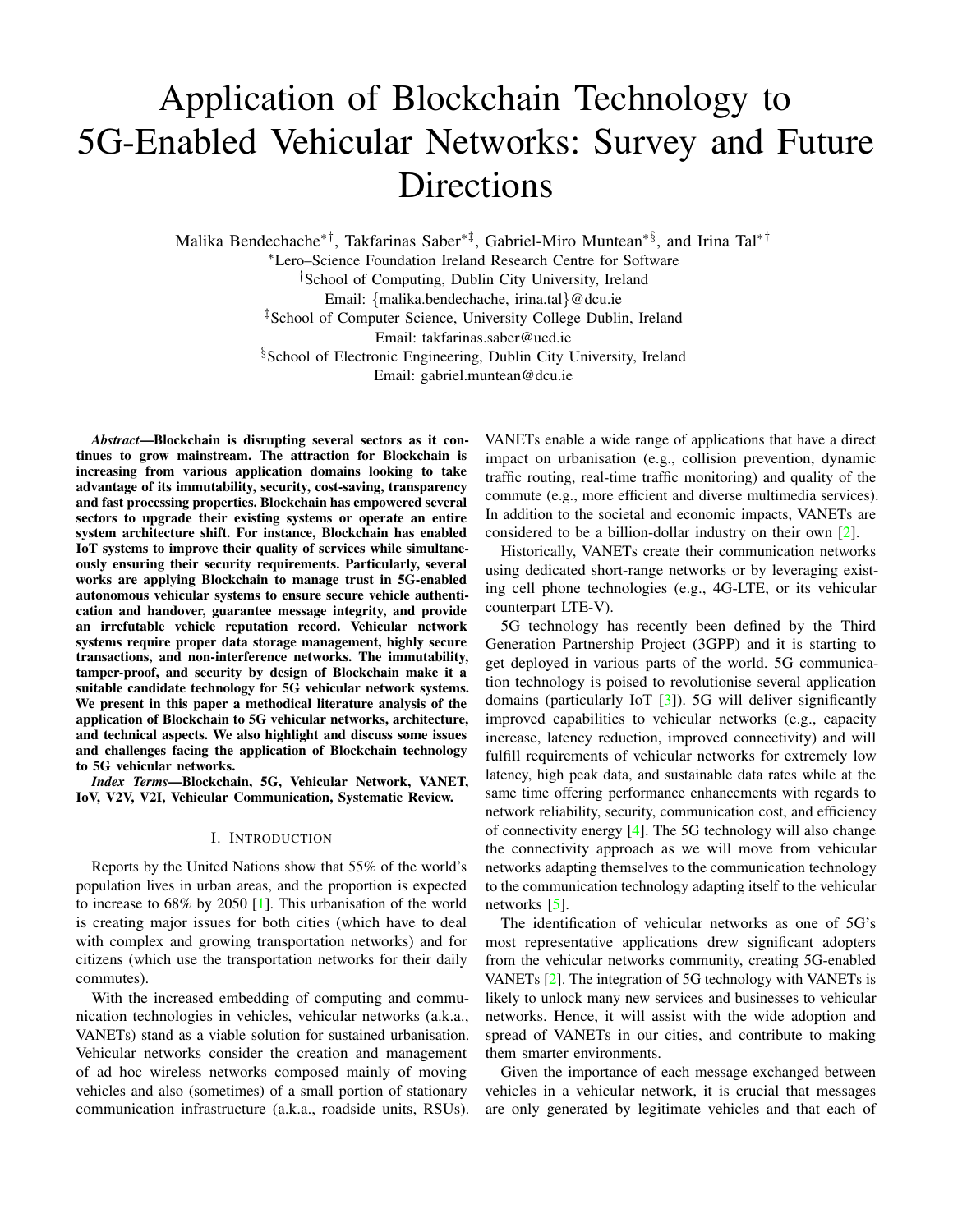them is not tampered-with before (and when) reaching its destination [\[6\]](#page-7-0). Blockchain positions itself as a good solution to vehicular networks – particularly with the rising (and legitimate) concerns over privacy, security and authenticity issues in such networks [\[7\]](#page-7-1) and other domains (e.g., healthcare [\[8\]](#page-7-2), governance  $[9]$ , smart cities  $[10]$ , and Internet of Things (IoT  $[11]$ ) in general.

Several works already propose the application of the Blockchain technology to vehicular networks (e.g., [\[12\]](#page-7-6), [\[13\]](#page-7-7)). However, these works do not consider 5G as the communication enabler. There exists several works that survey the application of Blockchain to 5G-enabled domains from IoT [\[14\]](#page-7-8) and heterogeneous network environments [\[15\]](#page-7-9), [\[16\]](#page-7-10) to unmanned aerial vehicles  $[17]$  and smart-cities  $[18]$ . Mistry et al.  $[14]$  have attempted to survey Blockchain applications to encompass 5Genabled vehicular communications, but only reported a unique work from Ortega et al. [\[5\]](#page-6-4). This is one of the main motivations for conducting a systematic review on this particular topic.

In our work, we survey existing works that propose to use Blockchain for 5G-enabled vehicular networks through the means of a systematic review.

The remainder of this paper is organised as follows: Section  $II$  provides a brief overview of the main technologies used in this survey study. Section [III](#page-2-0) details the framework of our systematic review, whereas Section [IV](#page-3-0) reports and analyses the works selected from our systematic review methodology. Finally, Section [VI](#page-6-5) concludes the paper.

#### II. BACKGROUND

<span id="page-1-0"></span>In this section, we introduce the major technologies that are involved in this article.

#### *A. Blockchain Technology*

Interest in Blockchain technology has grown considerably over the last few years. Often confused with Bitcoin, Blockchain is the underlying technology used by Bitcoin to operate. Blockchain is a decentralised infrastructure and a distributed computing paradigm which uses cryptographic chained block structures to validate and store data, peer-to-peer network to communicate, and smart contracts to program and manipulate data. Blockchain is immutable (extremely hard to change), and updatable only via consensus or agreement among peers.

Nodes (devices) taking part in the Blockchain are either miners/validators (able to create new blocks) or block signers (able to validate and digitally sign the transactions). A critical decision that every Blockchain network has to make is to figure out which node will append the next block to the Blockchain. This decision is made using one a consensus mechanisms. The consensus mechanism is a protocol that makes sure all nodes that maintain the Blockchain are synchronised with each other and agree on which transactions are legitimate to be added to the Blockchain. The goal is to ensure Blockchain records are true and honest. The consensus mechanism is the backbone of a Blockchain and ensures that everyone uses the same Blockchain. There are several consensus mechanisms, out of

which three are widely used (i.e., proof-of-work, proof-of-stake, and proof-of-authority) [\[19\]](#page-7-13).

Blockchain systems are typically classified into four categories: (i) public, (ii) private, (iii) consortium and (iv) hybrid [\[20\]](#page-7-14). A public Blockchain is a non-restrictive, permissionless distributed ledger system. Anyone who has access to the internet can sign in on a Blockchain platform to become an authorized node and be a part of the Blockchain network, participate in the consensus process, read and send transactions, and maintain the shared ledger. Bitcoin [\[21\]](#page-7-15) and Ethereum [\[22\]](#page-7-16) are two representative public Blockchain systems. A private Blockchain is a restrictive or permissioned Blockchain that operates only in a closed network. Private Blockchains are usually used within an organisation or enterprise where only selected members are participants of a Blockchain network. Hyperledger projects (such as Hyperledger Fabric) [\[23\]](#page-7-17) is the most popular private Blockchain system. A consortium Blockchain is a sub-category of private Blockchain. Unlike private Blockchain where the network is managed by only a single organisation, more than one organisation can act as a node in the consortium Blockchain and exchange information or do mining. R3 and Hyperledger are two examples of such type of Blockchain. A hybrid Blockchain is a combination of a public and a private/consortium Blockchain.

Blockchain is evolving and has already disrupted several sectors such as finance, IoT, Smart City, Healthcare, Governance and so on and it will continue to emerge to other sectors. In this paper we focus on the application of Blockchain to 5G-enabled vehicular networks.

# *B. 5G Telecommunication Technology*

5G technology stands for the 5th generation mobile network. It is a new global wireless standard and the successor to the 4G networks. 5G and beyond 5G networks are designed to meet the very large growth in data and connectivity of today's modern society, the internet of things with billions of connected devices, and tomorrow's innovations. 5G wireless technology is meant to deliver higher multi-Gbps peak data speeds, ultra low latency, more reliability, massive network capacity, increased availability, and a more uniform user experience to more users. Higher performance and improved efficiency empower new user experiences and connect new industries [\[24\]](#page-7-18).

# *C. Vehicular Networks*

Vehicular networks or VANETs have emerged as a result of advancements in wireless technology, ad hoc networking, and the automobile industry. These networks are formed among moving vehicles, roadside units, and pedestrians carrying communication devices (e.g., smart phones, connected watches). Vehicular networks can be deployed in rural, urban, and highway environments. There are three main scenarios for communications in vehicular networks: vehicle-tovehicle (V2V), vehicle-to-infrastructure (V2I), and vehicleto-pedestrian (V2P) [\[25\]](#page-7-19).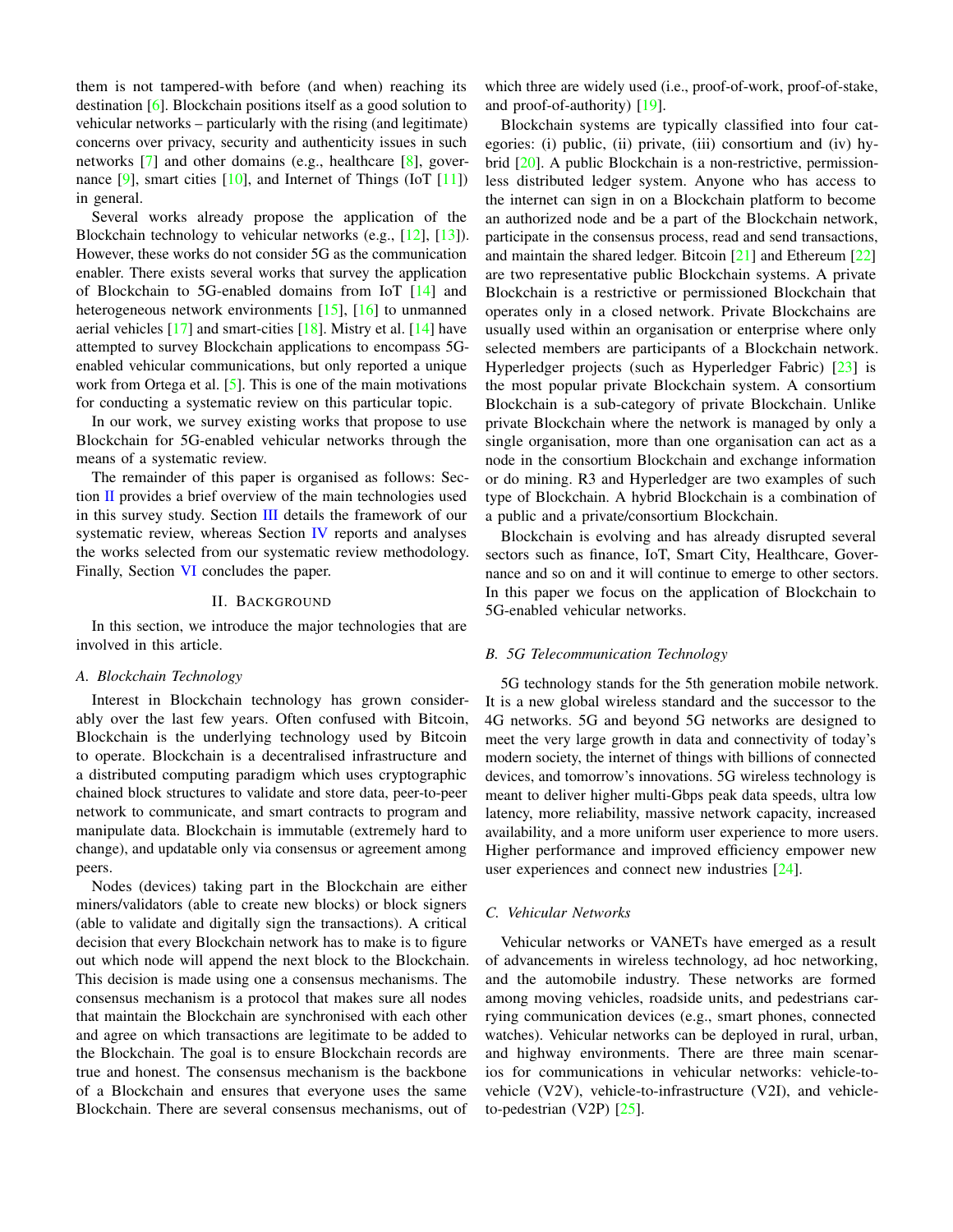## *D. 5G-Enabled Vehicular Networks*

Mobile traffic has drastically increased in the recent years. This increase in the amount of data has caused vehicular networks to face challenges in both communication capacity and computing capability. Vehicular networks may have several limitations: limited spectrum resource, incapable onboard devices, and inefficient system management. To cope with the limitations of vehicular networks and improve their performance in terms of flexible resource allocation, automated network organisation, and advanced mobility management, the structure of vehicular networks is enhanced by 5G technologies such as the cloud radio access network (C-RAN) architecture and cloud computing [\[26\]](#page-7-20), [\[27\]](#page-7-21). All these technologies combined improve the efficiency of the novel 5G-enabled vehicular networks and help satisfy their demand for vehicular services with heavy-data traffic or complex computing processes [\[28\]](#page-7-22)

Figure [1](#page-2-1) provides an overview of the different technologies used in our surveyed infrastructure from the Blockchain, to 5G telecommunications, to vehicles to roadside units. It particularly shows the 5G based vehicle-to-vehicle or vehiclesto-infrastructure communications. Furthermore, it also shows the ability of a roadside unit of a vehicle to either host a Blockchain node or to connect to the Blockchain.

<span id="page-2-1"></span>

Fig. 1: An Overview of a Blockchain based 5G-enabled vehicular network. RSU: Roadside Unit. Discontinuous green lines indicate that the vehicle or the RSU either hosts a Blockchain node or connects to it. Orange lines represents vehicle-to-vehicle communications. Blue lines represent vehicleto-infrastructure communications.

#### III. REVIEW TECHNIQUE

<span id="page-2-0"></span>The methodical survey described in this research article has been taken from the widely accepted guidelines and process outlined in [\[29\]](#page-7-23), [\[30\]](#page-7-24). Our methodical literature survey technique has three phases: (i) actively-planning, (ii) conducting and reporting the review results, and (iii) exploration of research challenges.

The remainder of this section details the research questions, the process for the identification of research, and the process of data extraction.

# *A. Research Questions*

The following research questions have been identified for this survey:

- Q1: Are there works proposing the use of Blockchain to 5G-enabled vehicular networks? How many?
- Q2: What are the common applications of Blockchain in the context of 5G-enabled vehicular networks?
- Q3: What are the major Blockchain types and frameworks that are employed?
- Q4: What are the major environments used to validate the proposed systems?
- Q5: What are the challenges that are hindering the application of Blockchain in 5G-enabled vehicular networks?

## *B. Identification of Research*

Research was identified from the following four electronic databases: (i) Springerlink, (ii) ScienceDirect, (iii) IEEEeXplore, and (iv) ACM Digital Library. The search string shown in Figure [2](#page-3-1) was used to query these databases based on metadata (title, abstract, keywords). In the case of IEEEexplore, the query did not produce sufficiently accurate results. As such, the query for IEEEexplore was rerun to both metadata and full texts.

The initial search returned a total of 203 research papers related to the research topic. In line with Kitchenham [\[30\]](#page-7-24), two researchers independently screened titles and abstracts meeting regularly to resolve differences. Title-based exclusion reduced the number of papers to 18. In the next pilot phase, we started reading papers fully. Following the pilot phase, a number of works were removed because they were outside the scope of our review, Blockchain application to 5G-enabled vehicular networks, e.g., UAV and smart grid. Additionally, we removed works that focused on the application of Blockchain to IoT and Edge/Fog in broader sense without a focus on vehicular networks.

The final inclusion and exclusion criteria are described in Table [I](#page-3-2) .

Following the application of these criteria, 8 research articles were included in the final review. These are listed in Table [II.](#page-3-3)

# *C. Data Extraction*

The following data was extracted for each of the 8 papers: bibliographic data, the Blockchain purpose of application, the type and platform of Blockchain used, how the Blockchain solution is implemented, the variables or metrics under study, and the type of used validation platform. Data was extracted by two authors independently and compared. A third author cross-checked on random samples. Extracted data was stored in a shared spreadsheet and entered using a form designed for this purpose.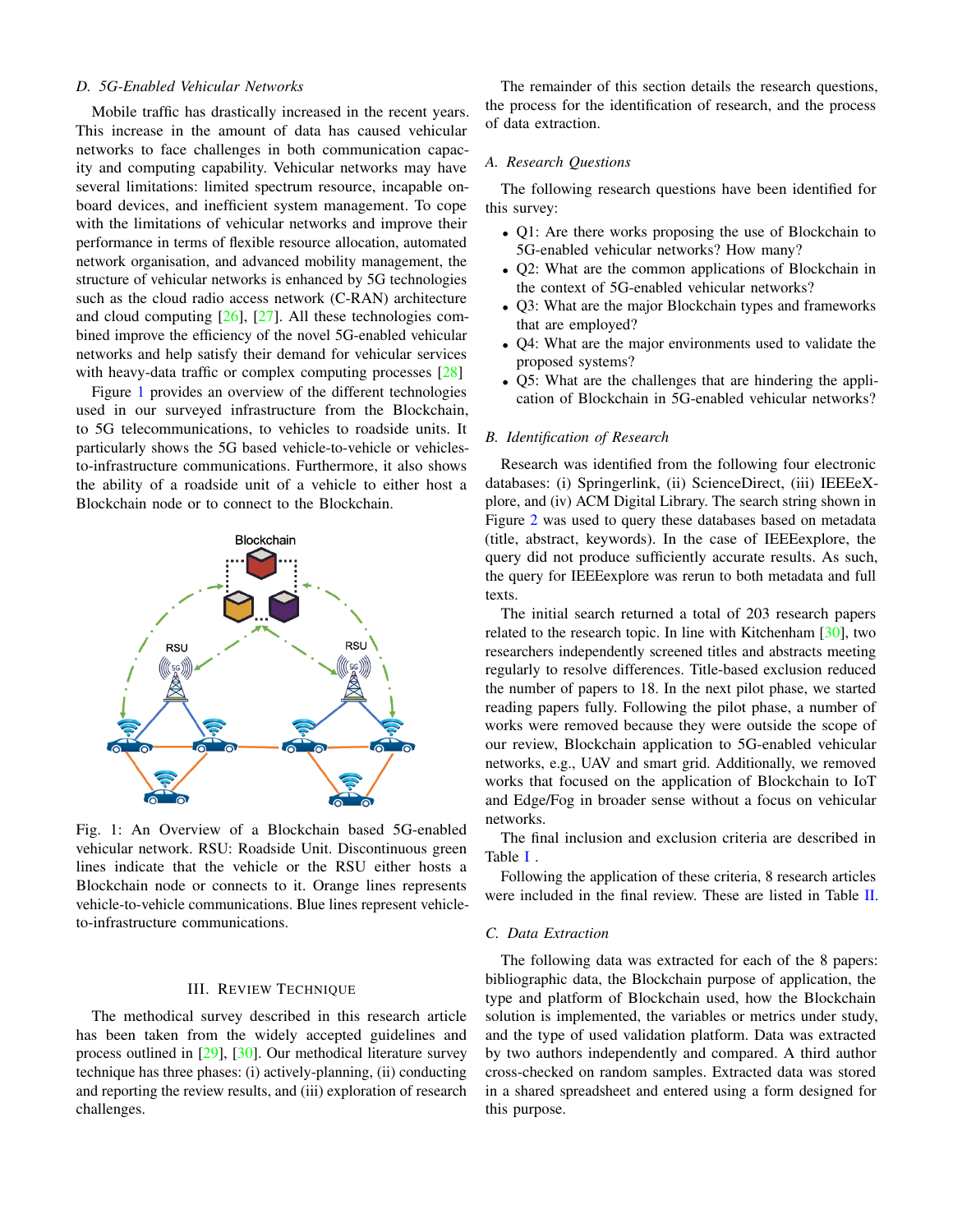```
('Blockchain')
AND
('5G' OR 'fifth generation' OR '5th generation')
AND
( 'Vehicular Communication' OR 'Vehicle Communication' OR 'Vehicular Network' OR
  'Vehicle Network' OR 'Vehicular Communication Network' OR 'Vehicular Ad hoc Network'
  OR 'VANET' OR 'Vehicle Communication Network' OR 'Vehicle Ad hoc Network' OR 'IoV'
  OR 'Internet of Vehicle' OR 'V2V' OR 'Vehicle-to-Vehicle' OR 'Vehicle-to-Everything'
  OR 'V2X'
)
```
# Fig. 2: Search String

| TABLE I: Inclusion and Exclusion Criteria |  |  |  |
|-------------------------------------------|--|--|--|
|-------------------------------------------|--|--|--|

<span id="page-3-2"></span>

| <b>Inclusion Criteria</b>                                      | <b>Exclusion Criteria</b>                                 |
|----------------------------------------------------------------|-----------------------------------------------------------|
| Full-text                                                      | Uncompleted studies                                       |
| Published at any time                                          | Non English                                               |
| Published in the above selected databases                      | Duplicated studies                                        |
| Published in workshops, symposiums, conferences, books, and    | Studies on UAV and smart grid                             |
| journals                                                       |                                                           |
| Study manuscript written in English on the topic of Blockchain | Studies using Blockchain to IoT, Edge, and Fog in general |
| application to 5G-enabled vehicular networks                   |                                                           |

TABLE II: Final Selection of Publications

<span id="page-3-3"></span>

|                | Title                                                       | <b>Authors</b>                  | Type                | Year | Venue                                                   |
|----------------|-------------------------------------------------------------|---------------------------------|---------------------|------|---------------------------------------------------------|
| $\mathbf{1}$   | Blockchain-SDN-Enabled Internet of Vehicles Environment     | Gao et al. [31]                 | Journal             | 2020 | IEEE Internet of Things Journal                         |
|                | for Fog Computing and 5G Networks                           |                                 |                     |      |                                                         |
| $\overline{2}$ | B-TSCA: Blockchain assisted Trustworthiness Scalable Com-   | Wang et al. [32]                | Journal             | 2020 | IEEE Transactions on Emerging Topics in Computing       |
|                | putation for V2I Authentication in VANETs                   |                                 |                     |      |                                                         |
|                | Blockchain-Based Energy Trading in Electric Vehicle Enabled | Umoren et al. $[33]$            | Journal             | 2020 | <b>IEEE Consumer Electronics Magazine</b>               |
|                | Microgrids                                                  |                                 |                     |      |                                                         |
|                | Blockchain-based mobility management for 5G                 | Xie et al. $[34]$               | Journal             | 2020 | Future Generation Computer Systems                      |
|                | Blockchain-Based Secure and Trustworthy Internet of Things  | Lee and Ma [35]                 | Journal             | 2019 | <b>IEEE</b> Access                                      |
|                | in SDN-Enabled 5G-VANETs                                    |                                 |                     |      |                                                         |
|                | Blockchain-Enabled 5G Autonomous Vehicular Networks         | Rahmadika et al. [4]            | Conference          | 2019 | International Conference on Sustainable Engineering and |
|                |                                                             |                                 |                     |      | Creative Computing (ICSECC)                             |
|                | Towards a 5G Vehicular Architecture                         | Mendiboure et al. [36]          | <b>Book Section</b> | 2019 | Communication Technologies for Vehicles                 |
| 8              | Trusted 5G Vehicular Networks: Blockchains and Content-     | Ortega et al. $\lceil 5 \rceil$ | Journal             | 2018 | <b>IEEE Vehicular Technology Magazine</b>               |
|                | Centric Networking                                          |                                 |                     |      |                                                         |

# IV. REVIEW RESULTS

<span id="page-3-0"></span>In this section, we analyse the papers obtained from our systematic review. We start by reviewing their number and publication venues. Then we delve into their content and proposed approaches.

#### *A. Preliminary Analysis*

We see in Table  $II$  that the application of Blockchain technology to 5G-enabled vehicular networks is new as a field with the first recorded work in 2018. The number of works on this specific topic is not large (8 in total). However, we notice an increased number of works from a year to another (from 1, to 3, to 4 in 2018, 2019 and July 2020 respectively).

In terms of publications, the major part of the works (6 out of 8) were journal articles, whereas the two others as either conference papers (i.e., 1) or book sections (i.e., 1). Among the journal publications, 5 were published in IEEE journals and 1 was published in Elsevier. However, regardless of the publisher, it is worth noting that all the journals were published in top Q1 journals. This is an indicator that not only there exists work in the area, but it is also of a high-quality.

Table [III](#page-4-0) shows results of our analysis for each paper selected from our systematic review. In order to answer our previously stated research questions, we analyse results reported in Table [III](#page-4-0) in three phases: (i) Blockchain application purpose, (ii) Blockchain technologies, and (iii) validation environments.

#### *B. Blockchain Applications to 5G-enabled Vehicular Networks*

In this part, we review the reasons why blockchain is used to vehicular networks. For this, we analyse the papers on two aspects (application purpose and desired vehicular network properties). In terms of properties, we are focusing on: security, trust, anonymity, fault-tolerance, performance, and scalability.

We see from Table [III](#page-4-0) that Blockchain has been used in the different papers for multiple purposes ranging from vehicle authentification, to handling handovers, to ensuring origin and authenticity of messages, to recording vehicular energy transactions. However, the Blockchain applications were majoritarily for vehicle authentification, followed by message integrity and handling handovers. The only different application of Blockchain that is reported is for an immutable storage of energy trading transactions.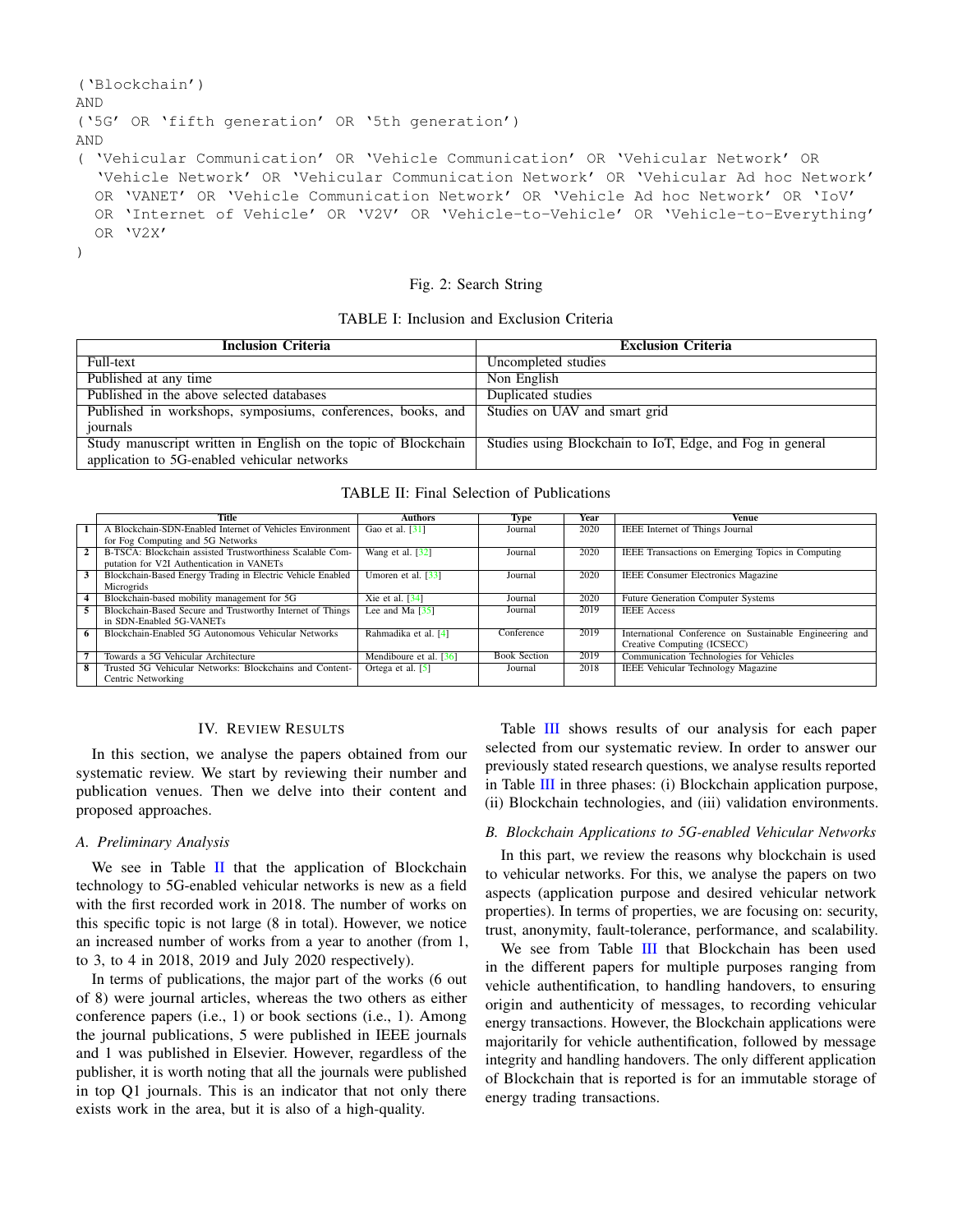<span id="page-4-0"></span>TABLE III: Summary of the papers selected from the systematic review based on their application/purpose, achieved property, Blockchain technology, and validation approach. Columns Se, T, A, F, P, and Sc stand respectively approach. Columns Se, T, A, F, P, and Sc stand respectively for security, trust, anonymity, fault tolerance, perform, and scalabilty. We put '–' whenever the paper TABLE III: Summary of the papers selected from the systematic review based on their application/purpose, achieved property, Blockchain technology, and validation does not include an indication. We also put '\*' for the anonymity property when it is satisfied within the Blockchain, but requires an approved third party to issue anonymous identifications. anonymous identifications.

|                |                                                                                                                                                                                          |    |   |                   |   |                    |   |                |                                          | <b>Blockchain Technology</b>                                                                                                                                                         |                                                                                                         |                                                                                                   | Validation                                                                                                                                                                                     |                                                                                                                              |  |
|----------------|------------------------------------------------------------------------------------------------------------------------------------------------------------------------------------------|----|---|-------------------|---|--------------------|---|----------------|------------------------------------------|--------------------------------------------------------------------------------------------------------------------------------------------------------------------------------------|---------------------------------------------------------------------------------------------------------|---------------------------------------------------------------------------------------------------|------------------------------------------------------------------------------------------------------------------------------------------------------------------------------------------------|------------------------------------------------------------------------------------------------------------------------------|--|
| Ref            | Purpose of Application                                                                                                                                                                   |    |   | Achieved Property |   |                    |   |                | Platform                                 |                                                                                                                                                                                      | Implementation                                                                                          |                                                                                                   |                                                                                                                                                                                                | Platform                                                                                                                     |  |
|                |                                                                                                                                                                                          | Se |   | ⋖                 | 叫 | ρ.,                | ŭ | Type           |                                          | Storage                                                                                                                                                                              | Consensus                                                                                               | Miners                                                                                            | Metrics                                                                                                                                                                                        |                                                                                                                              |  |
| [31]           | communication Integrity: En-<br>hance an immediate control of<br>Vehicle authentification and<br>false information and prevent<br>malicious activities                                   | ↘  | ↘ | ↘                 |   | $\mathord{\times}$ |   | Consortium     | Hyper-<br>ledger                         | ture, reputation score, and cer-<br>information (signa-<br>messages with their trust ver-<br>dicts), and aggregate message<br>tificate expiration time), sent<br>Vehicle<br>verdicts | fault-tolerance<br><b>Byzantine</b>                                                                     | ð<br>Subset<br>RSUs                                                                               | packet delivery ra-<br>Transmission delay,<br>tio, and block pro-<br>cessing time                                                                                                              | with<br>and<br>Simulation<br>MATLAB<br>$NS-3$                                                                                |  |
| 32             | authentication<br>Enhance<br>scalability and reduce time<br>and<br>handover re-authentification<br>authentication<br>handover:<br>Vehicle<br>and<br>for                                  |    | ↘ | ×                 | × |                    |   | Public         | Bitcoin                                  | Attributes and trustworthiness<br>of vehicles                                                                                                                                        | Proof-of-work                                                                                           | $RSUs*$                                                                                           | Execution time cost<br>of approach                                                                                                                                                             | handover<br>under<br>್<br>(CDH) assumption<br>Diffie-Hellman<br>Computational<br>authentication<br>Security<br>proven<br>and |  |
| 33             | trading transactions,<br>Verify/store<br>and avoid double-spending or<br>between<br>.≘<br>energy double-selling<br>vehicles<br>trading<br>microgrid:<br>energy<br>electric<br>Energy     | ×  | ↘ | ↘                 | × | ↘                  | × | Private        | with a cryp-<br>Blockchain<br>tocurrency | (prosumer ID, customer ID,<br>amount of energy, and the<br>price), and records of pay-<br>information<br>ments in cryptocurrency<br>energy<br>Traded                                 | fault tolerance<br>federated<br>Byzantine<br>agreement<br>Byzantine<br>$\sigma$                         | control centres<br>Micro-grid                                                                     | Number of associ-<br>ated prosumers and<br>energy trading cost                                                                                                                                 | using Java and Fire-<br>Simulation written<br>base.                                                                          |  |
| [35]           | User equipment handover: En-<br>ment on board of vehicles con-<br>during handover in user equip-<br>hance security and latency<br>nected to 5G base stations                             |    | × | ×                 | × | ゝ                  | × | Private        | Bitcoin-like                             | Public-keys of base stations<br>and user equipments                                                                                                                                  | proof-of-work                                                                                           | base<br>same<br>$\mathbf{\hat{q}}$<br>authentication<br>covered<br>stations<br>server<br>the<br>₹ | + latency of the ap-<br>Execution time cost<br>$p$ roach                                                                                                                                       | rows-Abadi-Needham<br>Bur-<br>logic.<br>proven<br>Simulation written<br>using JavaScript.<br>Security<br>(BAN)<br>using      |  |
| $\frac{34}{3}$ | Trust management on vehicu-<br>with malicious vehicles, fake<br>lar messages: Detect and deal<br>and tampered messages                                                                   |    | ゝ | ڋ                 |   |                    |   | Private        | $\overline{1}$                           | messages, and messages trust<br>Vehicle identifications, shared<br>ratings                                                                                                           | $\operatorname{proof-of-}$<br>and<br>proof-of-stake<br>Combination<br>$\operatorname{work}$<br>$\sigma$ | RSUs                                                                                              | ð<br>execution<br>processing<br>detection<br>nodes,<br>transmission delay,<br>time of encryption<br>mechanism<br>transaction<br>malicious<br>accuracy<br><b>Block</b><br>time,<br>$rac{d}{dt}$ | with<br>Crypto++ and an in-<br>house lightweight<br>Blockchain scheme<br>Simulation<br>OMNeT++,                              |  |
| 4              | authentification,<br>sharing: different levels of<br>handover and authentication<br>depending<br>on the requirements of the<br>authentication<br>Secondary<br>system                     |    | ↘ | ڋ                 | ↘ | ×                  |   | $\overline{1}$ | $\overline{1}$                           | Authentification results                                                                                                                                                             | proof-of-<br>fault tolerance<br>Byzantine<br>device<br>$\sigma$                                         | $\overline{\phantom{a}}$                                                                          | dicator when vehi-<br>Channel Quality In-<br>cles switch trans-<br>mission points                                                                                                              | Simulation written<br>using Python                                                                                           |  |
| $\frac{36}{3}$ | Architecture: proposed an ar-<br>chitecture for vehicular net-<br>to improve profile manage-<br>works which used Blockchain<br>ment, fire-walling, intrusion<br>detection, privacy, etc. |    |   |                   |   |                    |   |                | $\overline{1}$                           |                                                                                                                                                                                      |                                                                                                         |                                                                                                   | $\mathbf{I}$                                                                                                                                                                                   |                                                                                                                              |  |
| $\overline{6}$ | Vehicle authentification and<br>message integrity                                                                                                                                        | ↘  | ↘ | ↘                 | ↘ | ↘                  | ↘ | Private        | Hyper-<br>ledger                         | Vehicle and RSU identifica-<br>tions, and shared messages                                                                                                                            | Hyperledger<br>friendly                                                                                 | components of<br>vehicular<br>금<br>ತಿ<br>network<br>Can<br>the                                    | $\mathbf{I}$                                                                                                                                                                                   |                                                                                                                              |  |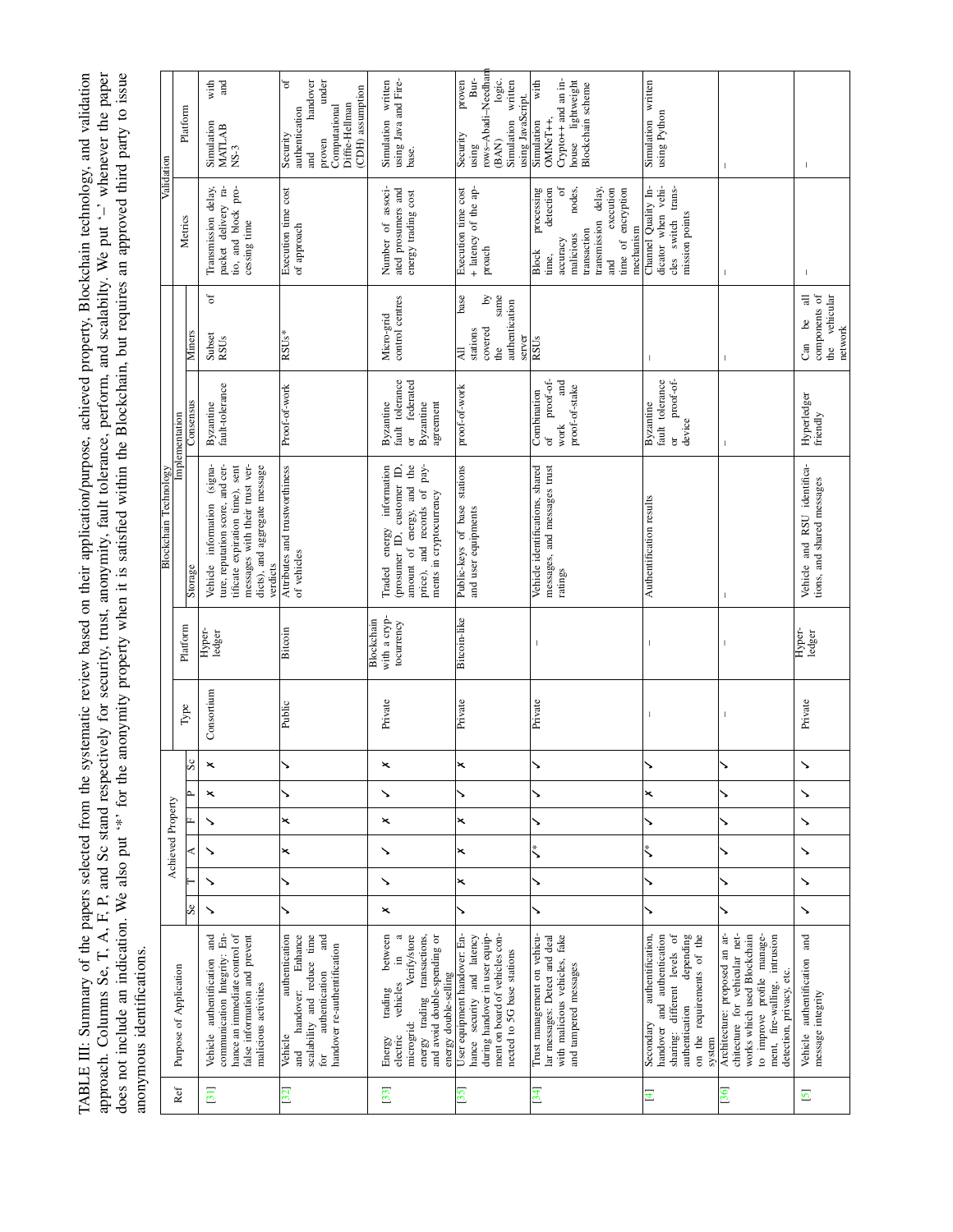In terms of desired properties, we see from Table [III](#page-4-0) that, except for  $[33]$ , all the works consider security as a property that they seek to achieve/improve through their use of Blockchain. This is also similar to trust as all works except [\[35\]](#page-7-29) are aiming to achieve it. Performance and anonymity are just behind with 6 works out of 8 considering them in their work. However, the means of measuring performance is different from a paper to another. Furthermore, the works [\[32\]](#page-7-26), [\[34\]](#page-7-28) assume a weaker definition for anonymity (i.e., they accept the existence of an approved third-party to issue anonymous identifications). Fault-tolerance and scalability are the properties that are the least sought, each with 3 out of 8 papers not factoring them into their work. Three works distinguish themselves as they consider all the surveyed properties (i.e., [\[34\]](#page-7-28), [\[36\]](#page-7-30), [\[5\]](#page-6-4)).

# *C. Blockchain Technologies used for 5G-enabled Vehicular Networks*

In this part, we review the blockchain technologies that have been used in the selected papers. We focus on the type of Blockchain, the name of the Blockchain platform and the way Blockchain is implemented in each of these works. In terms of implementation, we particularly review: (i) the data that is stored in the Blockchain, (ii) the consensus mechanism, and (iii) the nodes that serve as miners/validators.

We see from Table [III](#page-4-0) that among the works that mention the type of Blockchain, the majority is proposing to use private Blockchains (4 out of 6), whereas two other works are proposing to use either a consortium or a public Blockchain. Using a private Blockchain brings a clear advantage in terms of improved security and simplified authentification, which makes it the preferred type. However, it is worth noting that no work has investigated/proposed an approach based on a hybrid Blockchain despite its tradeoff properties that might suit vehicular networks well.

In terms of Blockchain platforms, 3 works did not provide details of their platform, providing only a system architecture or an overview of the Blockchain implementation. Among the works that detailed their platforms, two were based on Hyperledger, two were based on Bitcoin (or a Bitcoin-like) Blockchain. A unique work (i.e., [\[33\]](#page-7-27)) proposed using any Blockchain that includes a cryptocurrency as a payment mechanism for its energy trading market. Here as well, it is interesting (and surprising) to note that no work has proposed using Ethereum as its Blockchain, despite its fast growing notoriety and the advantages that smart-contracts bring.

With regards to Blockchain implementations, we see that each paper stores the data that are required to its application purpose, ranging from works storing only the identification of authentificated vehicles, to other works storing all the messages shared within the vehicular networks and their respective veracity scores. Therefore, there is a discrepancy in the size of the Blockchain from a work to another.

In terms of consensus mechanisms, the existing works are divided between the proof-of-work and the more light-weight Byzantine fault-tolerance (3 works each). We also notice works suggesting the use of alternative consensus mechanisms either

in conjunction with proof-of-work (e.g., proof-of-stake) or independently (i.e., proof-of-device).

The implementation aspect where there is a quasi-unanimity is the nodes that serve as miners/validators. Except for [\[5\]](#page-6-4) where any node in the vehicular network can be a miner, all other works use roadside units or base stations for that role. This is mainly because these devices are stationary, which simplifies the block propagation and Blockchain synchronisation. Furthermore, unlike vehicles, these devices are often connected to a main power source and have plenty of storage to hold the entire Blockchain (which could grow large).

#### *D. Validation and Performance Analysis*

The last aspect we look at in our survey is the set-ups that are put in place in the different papers to validate their work in terms of both metrics and validation environments.

We see in Table [III](#page-4-0) that the validation approaches/environments vary between:

- Analytical, where authors provide a proof for the property that their system ensures (mostly for security).
- Simulated, where they analyse the behaviour and the performance of their system with regards to different metrics.

We note that there is no agreement between the works neither in terms of validation environment nor in terms of validation metrics as each work uses its set-up. The different works use either generic networking simulators (e.g., NS-3 or OMNeT++) or design their simulation environments in-house, and evaluate metrics of their choice. This is an indicator of the absence of a standardised and dedicated framework for the validation of such systems.

### V. ISSUES AND CHALLENGES

We have identified from our systematic review that there is a sizable number of works applying Blockchain to 5G-enabled vehicular networks and this number is continuously growing from a year to another. However, through the study and analysis of these works, we have identified several issues and challenges that have to be addressed in the future to fulfill the objective of seeing Blockchain fully deployed and integrated to the 5G-enabled vehicular networks.

# *A. Blockchain Technologies Dedicated to Vehicular Environments*

The majority of Blockchain applications to 5G-enabled vehicular networks define roadside units and other stationary communication devices as miners or validation nodes. This choice alleviates the need of vehicles to commission for the storage of large amounts of data and ensure their ability to satisfy the energy required by (often) energivorous Blockchain technologies. However, this choice also comes with its shortcomings as relying on roadside units reduces fault-tolerance and scalability of vehicular network systems. A move to using vehicles directly as data nodes and miners/validators would certainly require adequate and more energy friendly Blockchain consensus mechanisms. This move would also require better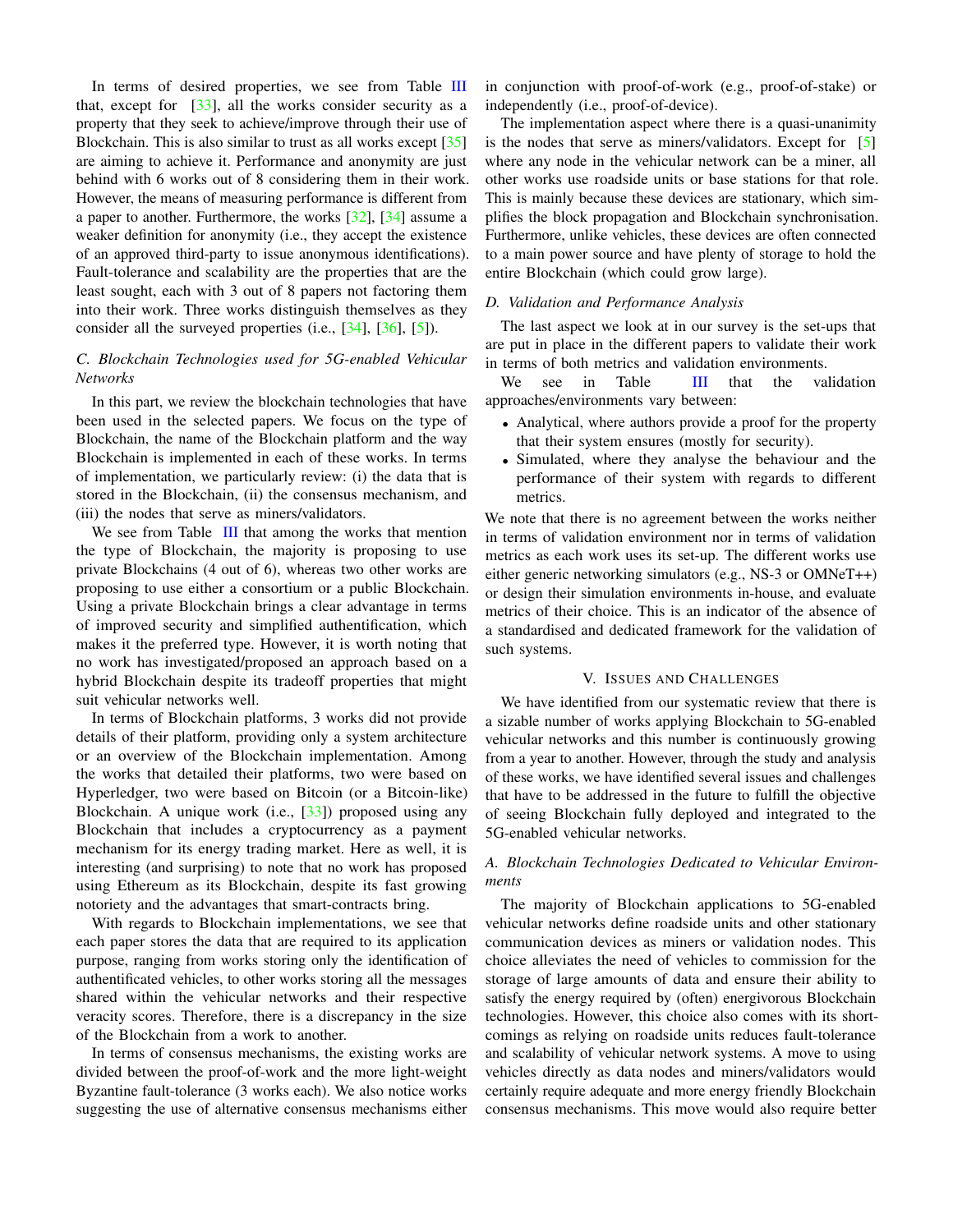means for ensure Blockchain synchronisation throughout the system in a timely manner. A better integration model for the Blockchain communication technology with the 5G vehicular network would help reaching that goal.

## *B. Privacy vs. Anonymity*

Most Blockchain deployments in vehicular networks use vehicular identification numbers as a measure for ensuring users' anonymity. While this is a move in the right direction, it is not ensuring a full privacy. Furthermore, the privacy is even less ensured when the proposed Blockchain is private and requires some third-party mapping (e.g., between the vehicle's identification number and the vehicle's registration number or the user's SIM card number).

## *C. Performance and Scalability of Blockchain*

5G-enabled vehicular networks are expected to interconnect thousands (if not millions) of vehicles. Therefore, any technology that gets introduced into this environment should perform efficiently to meet the required quality of service levels and scale smoothly to cover the large number of devices in the network. While the drive towards using Blockchain brings trust as a major property to 5G-vehicular networks, it should not be detrimental in terms of performance and scalability. Introducing AI and Automation alongside the Blockchain will certainly help with this endeavour.

## *D. Standardisation*

It is clear from our survey that there is no agreement within the 5G-enabled vehicular networks community regarding the most appropriate Blockchain type or platform as they choose different Blockchain technologies (which sometimes are inhouse ones). While the Blockchain field is in a race towards standardisation, the vehicular networks community should take advantage of those efforts by using the most notorious and widely spread Blockchain technologies. Furthermore, the vehicular networks community should also follow on those tracks to identify, standardise and integrate the Blockchain tools that they see most fit for their domain.

# *E. Testing and Validation Environments*

Vehicular networks is a critical domain where there is no margin for reliability and security issues. Therefore, similarly to software engineering any modification or improvement brought into vehicular network systems must be fully tested and validated to hopefully make its way out of the laboratories to the outside world. The most crucial element in that matter is the design of benchmarks and standardised testing environments, which are currently lacking in all the surveyed works.

# *F. Policy, Legislation and Regulation*

Blockchain technologies are facing several regulatory issues in multiple countries, particularly when it comes to cryptocurrencies. In terms of vehicular networks, regulation frameworks could be introduced to enable the use of the information stored on the Blockchain to evaluate the vehicles' road behaviour and their potential responsibility when being

involved in a road accident. The information could also be used as a trusted and irrefutable proof for legal or insurance purposes. Other regulation frameworks could also be defined to allow new applications involving vehicular networks such as the Blockchain based vehicle-to-vehicle energy trade or other Blockchain based vehicle entertainment services.

## VI. CONCLUSION AND FUTURE WORK

<span id="page-6-5"></span>In this paper, we surveyed existing works on the application of Blockchain technologies to 5G-enabled vehicular networks. Following our systematic review, we have identified that despite being a new research field, it has attracted a sizable and increasing number of works on the matter in a yearly basis. While Blockchain has been mostly used to improve the security of vehicles' authentication/handover and the trustworthiness/integrity of messages in the system, another work proposed using Blockchain as the underlying market currency for a vehicular network application (i.e., vehicle-tovehicle energy trade).

In our analysis of Blockchain technologies used in the surveyed papers, we found that the data storage and synchronisation responsibilities are mostly allocated to the roadside units within the network, thus alleviating the issues of vehicle storage/energy capability, and block propagation in the network. Furthermore, while the majority of the works tend to favour a private deployments of the Blockchain, they are split on the ideal consensus mechanism between the Byzantine faulttolerance and the proof-of-work. Moreover, they are even more split on the Blockchain platform of choice. In our analysis we have also noticed an absence of common validation platforms and metrics.

Despite the sizable number of works in the area, it is clear that there is still a need for further works to cover the topic in its length and breadth. Following our analysis, we review current issues and future challenges that are facing the application of Blockchain to 5G-enabled vehicular networks. Addressing these challenges in future directions will help realise the full potential of the Blockchain application to 5G-enabled vehicular networks.

### ACKNOWLEDGEMENT

This work was supported in part by the Science Foundation Ireland grants 13/RC/2094 (Lero), 16/SP/3804 (Enable), 12/RC/2289 P2 (Insight) and 13/RC/2106 (Adapt).

#### **REFERENCES**

- <span id="page-6-0"></span>[1] D. o. E. United Nations and P. D. Social Affairs, "World urbanization prospects: The 2018 revision (st/esa/ser. a/420)," 2019.
- <span id="page-6-1"></span>[2] X. Cheng, R. Zhang, S. Chen, J. Li, L. Yang, and H. Zhang, "5g enabled vehicular communications and networking," *China Communications*, vol. 15, no. 7, pp. iii–vi, 2018.
- <span id="page-6-2"></span>[3] S. Li, L. Da Xu, and S. Zhao, "5g internet of things: A survey," *Journal of Industrial Information Integration*, vol. 10, pp. 1–9, 2018.
- <span id="page-6-3"></span>[4] S. Rahmadika, K. Lee, and K.-H. Rhee, "Blockchain-enabled 5g autonomous vehicular networks," in *2019 International Conference on Sustainable Engineering and Creative Computing (ICSECC)*. IEEE, 2019, pp. 275–280.
- <span id="page-6-4"></span>[5] V. Ortega, F. Bouchmal, and J. F. Monserrat, "Trusted 5g vehicular networks: Blockchains and content-centric networking," *IEEE Vehicular Technology Magazine*, vol. 13, no. 2, pp. 121–127, 2018.